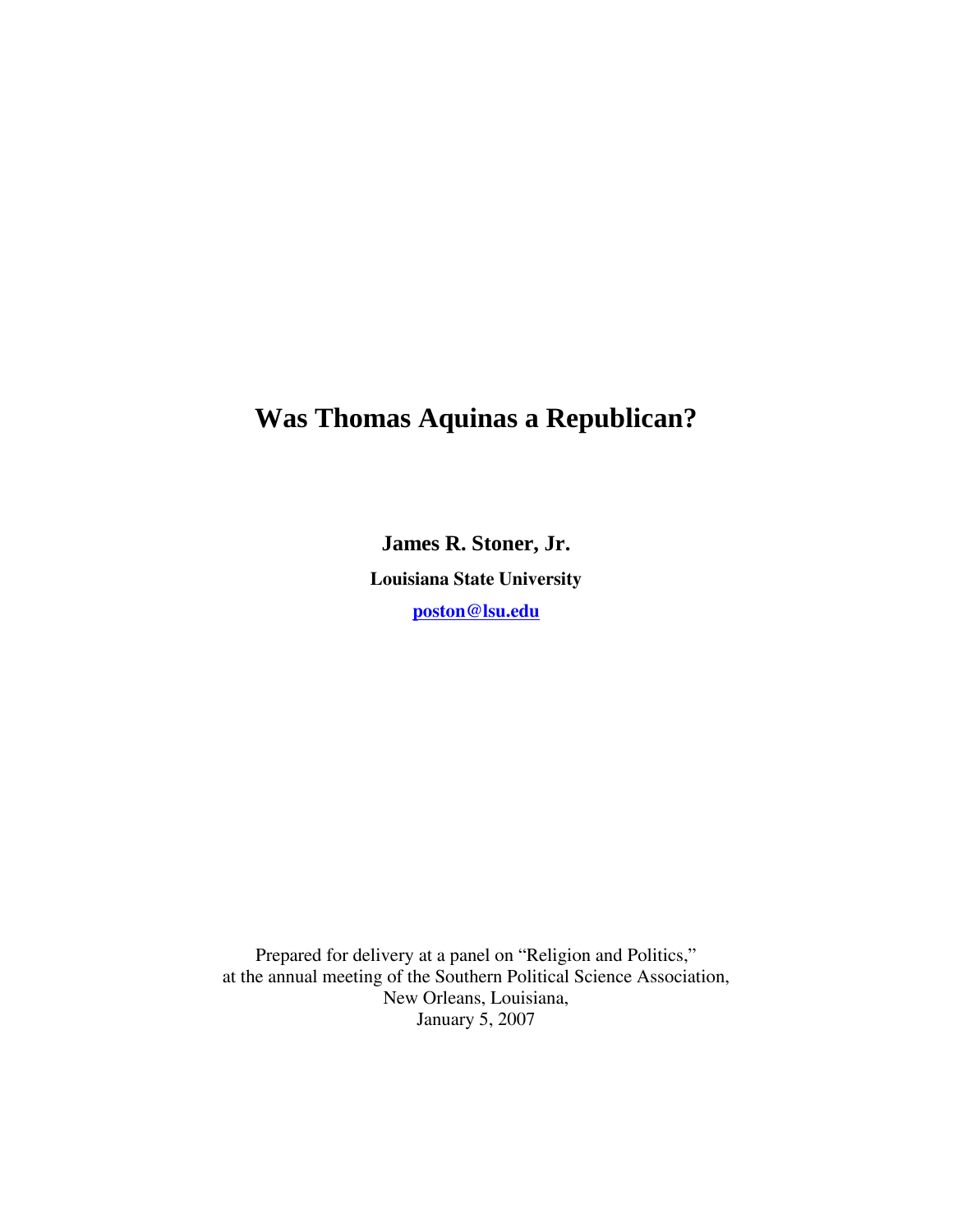## **Was Thomas Aquinas a Republican?**

### INTRODUCTION: THE QUESTION OF REGIME

If the question of regime or constitution is the central question of political science, as Aristotle thought and as citizens seem to believe, then it is a matter of some moment in studying the history of political thought to trace the rise and fall of prestige of regimes. Sketching the history of the West in rough outline, one might say that with the first emergence of political science in ancient Greece, the best regime was thought to be republican; the rise of Augustus in response to the collapse of the Roman republic in civil war might then be said to have initiated a millennium or more in which monarchy was the dominant regime; then in modern times, after a literary revival of classical republicanism, democracy became the standard against which countries measure their political order.

To think such a sketch important, indeed to ask the question of the best regime, is to adopt the perspective of classical political science rather than modern political philosophy. From at least the *Leviathan* of Thomas Hobbes, the moderns have treated the question of the form of government as secondary to the question of the power or extent of government. Not "who rules?," but "how much?," is seen as the chief political issue, with questions of the form of government treated as problems of institutional engineering. Not virtue, but liberty is seen as the end of politics, or rather, as the deepest value that more immediate political goals – protection of person and property, or peace and prosperity –ultimately serve. State and society are distinguished by the moderns, perhaps in the first place to liberate the former from the Church, but also to liberate the creation of wealth from the old political dispute over its distribution. It would be misleading to call the dynamic world socio-economic system of modern times planned, but not to call it wished for.

However transformative liberal political philosophy has been, its success does not in itself refute political analysis in terms of the regime. First of all, democratic citizens seem not to think so, but continue to praise democracy and appeal to what Aristotle long ago recognized as its principles, liberty and equality. Second, at least one modern political theorist of high standing – Alexis de Tocqueville – treats the dynamic character of modern society as the consequence of democracy, not as the creation of a mode of political life independent of regime. Third, Aristotle had thought the question of the regime central to political analysis because he thought human beings are naturally political, by which he meant that human happiness was best achieved living as part of a community given form by a political regime; since human beings by nature seek their good, according to Aristotle, political action in any era or circumstance would show some trace of the regime, whatever the dominant ideology of the age or whoever its dominant power. That modern political philosophy developed into modes of thought that encouraged the totalitarian deformations of the twentieth century seems rather to confirm than to refute the continued value of Aristotle's approach.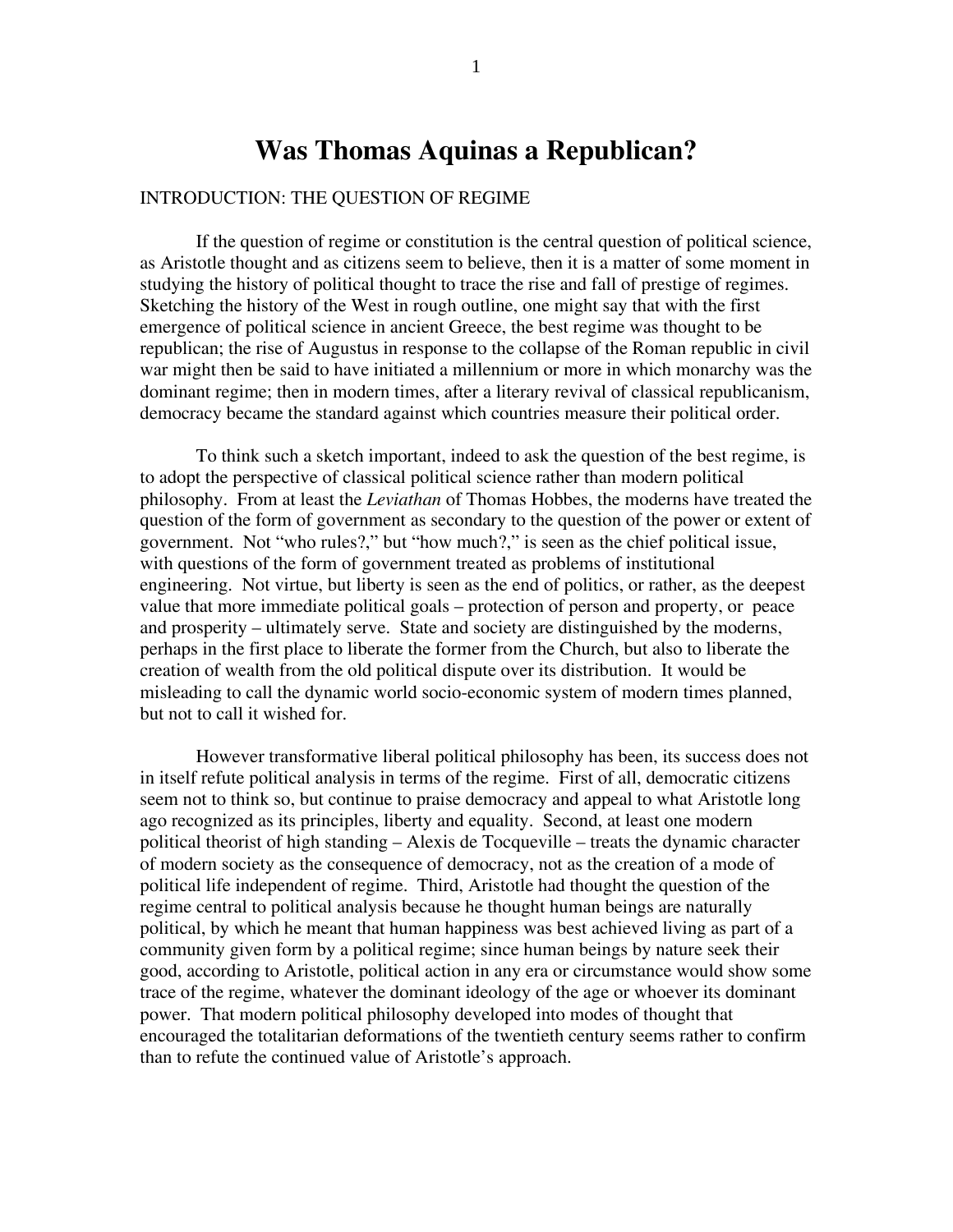Now if we proceed on the supposition that the regime—that is, the comprehensive form of political life of a city, defining who rules and thereby to what ends  $-$  is the decisive fact of political life, then the question of political science is complicated: How can the political analyst get outside the regime in order to assess it in clear light, not as its apologist or its enemy? Even if the mind can free itself of the presumptions of the regime, can one teach freely what one discovers? Who in our age expects to be taken seriously as a political scientist who is not, or who does not profess to be, a democrat, or perhaps one should say, a liberal democrat? Could Aristotle appear as anything but a republican? Could Thomas Aquinas, writing in the thirteenth century, appear as anything but a monarchist? That a skillful writer might be able to convey his genuine teaching while appearing to conform to the dominant opinions of his day is the supposition of the hermeneutic of esotericism. Not every writer may adopt this mode of expression – perhaps not every regime requires it –but not to be open to the possibility of esoteric writing is not to take seriously the question of the regime. Whether the subject of this study wrote in such a way will be discussed below.

#### REPUBLICANISM AND ARISTOTELIANISM

Was Thomas Aquinas a republican?<sup>1</sup> To ask this, it should now be clear, is to ask whether he thought republicanism describes the best political regime and whether in some manner he promoted it. Among the many hundreds of questions Aquinas asks and answers in his magisterial *Summa Theologica*, he never explicitly addresses the topic of the best regime or the topic of republicanism. But throughout the *Summa*, Aquinas takes Aristotle as his authority on the human sciences, and he certainly knew the distinction between monarchy, republic, and empire in the history of Rome. The regime question, then, is one that Aquinas might have – indeed, must have – asked himself, even if, because his topic is theology or because he sought no added trouble, he declined to be explicit in his greatest text. It is, moreover, a question central to the study of the history of late medieval and early modern political thought in Europe, the thought occasioned in some part by the translation of Aristotle's *Politics* into Latin during Aquinas's lifetime and its subsequent introduction into Western universities and discourse. $2^2$ 

<sup>&</sup>lt;sup>1</sup> More commonly asked is the question whether Aquinas was "the first Whig," something Lord Acton suggested years ago and that a number of writers have pursued. See Acton, "The History of Freedom in Christianity,"inJ.RufusFears,ed.,*Selected Writings of Lord Acton, Vol. I: Essays in the History of Liberty* (Indianapolis: Liberty Fund, 1985), p. 34 [online at http://oll.libertyfund.org]; Michael Novak, "Thomas Aquinas, the First Whig," appendix to *This Hemisphere of Liberty: A Philosophy of the Americas* (Washington: AEI Press, 1992); and John Finnis, *Aquinas: Moral, Political, and Legal Theory* (Oxford: Oxford University Press, 1998), esp. ch. 7 & 8, where Aquinas's position on the extent of state power is said to be "not readily distinguishable from the 'grand simple principle'...of John Stuart Mill's *On Liberty*" (p. 228). But see, contra, the discussion of Acton, Novak, and others in Kenneth W. Craycraft, Jr., "Was Aquinas a Whig? St. Thomas on Regime," in Faith and Reason (Fall 1994) [online at http://www.ewtn.com/library/BUSINESS/FR94302.HTM], and Stoner, "Was Thomas Aquinas the First

Whig?," paper delivered at the annual meeting of the American Political Science Association, September 2, 2004, While the question of whether Aquinas was a Whig is self-consciously anachronistic, the question of whether Aquinas is a republican is one that he might have asked himself.

<sup>&</sup>lt;sup>2</sup> On the history of the suppression and then reintroduction of Aristotle's *Politics* in the West, see Ernest Fortin, "Politics and Philosophy in the Middle Ages: The Aristotelian Revolution," in J. Brian Benestad, ed., *Classical Christianity and the Political Order: Reflections on the Theological-Political Problem*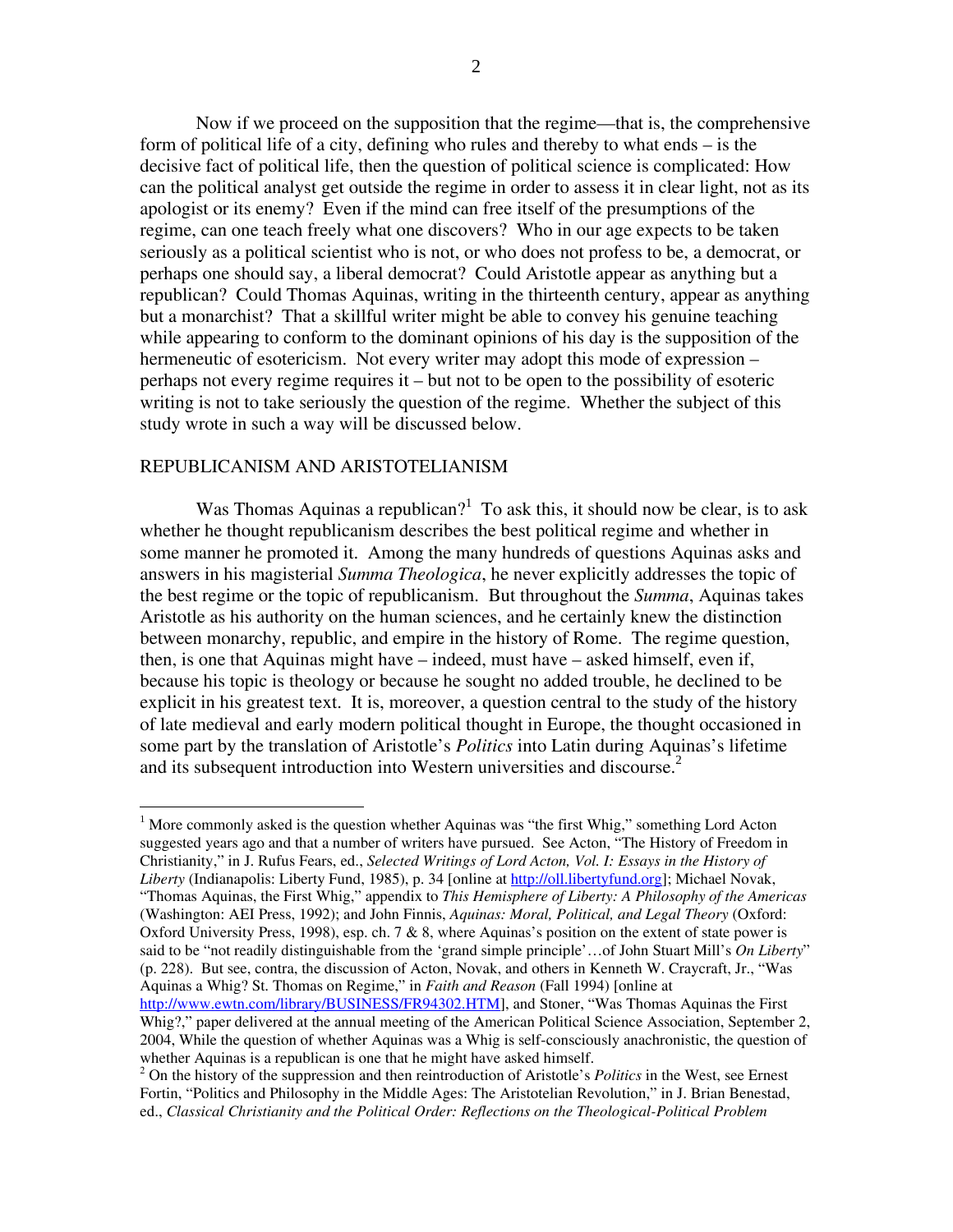What is a republic? Antony Black has recently offered a useful two-part definition, in terms recognizable across the ages and still resonant today:

I will define *republic* (as an ideal type) to mean: (1) an institutional order in which rulers are elected and subject to law, major decisions are taken by groups, and the people are assigned some part in the polity; and (2) a political ethic according to which citizens have a duty to serve the common good and a right to fair and equal treatment by public authorities. $3$ 

Black applies this definition to a variety of Christian texts, from the early Church fathers through the Reformation, to show that "early Christianity contained elements of republicanism" and introduced the use of representatives, principally in Church governance.<sup>4</sup> The gravamen of his argument is that Quentin Skinner and J.G.A. Pocock are mistaken to find the emergence of republicanism in the Renaissance in Machiavelli and others who are separate from and sometimes outright opposed to the Church; especially the rise of conciliarism in the Church at the same moment as the rise of selfgovernance in the Italian city-states shows that republican ideas belonged to the Christian mind as well as to classical revivalists. Even if Black's suppositions about the permeability of ecclesiastical and political forms are correct –Tocqueville, too, argues that "every religion is to be found in juxtaposition to a political opinion which is connected with it by affinity"<sup>5</sup> – they are of no use in proving Aquinas's republicanism, for he allied himself with the popes of his day on questions of ecclesial authority. But affinity of ideas, as we will see, is not a sufficient ground for argument in Aquinas; he is willing to consider each matter in itself, to dissect its principles and establish its form.

Since Aquinas's discussion of ethics and politics in the *Summa* closely tracks Aristotle's, it makes sense to ask whether Aristotle himself was a republican, as most modern commentators have assumed him to be.<sup>6</sup> To put the question that way is in a sense anachronistic: The paradigmatic republic for Western political thought was Rome, and Aristotle apparently knew nothing of the Romans, though they had sent to Athens for Solon's laws when writing their own a hundred years or so before his time. But *respublica* can be seen as the Latin equivalent of the Greek term *politeia*, which I have translated as "regime" and which, following Cicero, subsequent tradition has translated as "republic" in the title to the dialogue by Plato.<sup>7</sup> For Aristotle, *politeia* is both the generic

<sup>5</sup> Tocqueville, *Democracy in America*, tr. Henry Reeve, vol. I, ch. 17.

<sup>(</sup>Ernest L. Fortin: *Collected Essays*, vol. 2) (Lanham, MD: Rowman & Littlefield Publishers, 1996), ch. 9, esp. pp. 177-80.

<sup>&</sup>lt;sup>3</sup> Antony Black, "Christianity and Republicanism: From St. Cyprian to Rousseau," *American Political Science Review* 91 (1997): 647.

<sup>4</sup> *Ibid.*, at 650.

<sup>&</sup>lt;sup>6</sup> Fortin gives the date of William of Moerbeke's translation of the *Politics* into Latin as the 1260s, the same decade during which Aquinas is known to have begun the *Summa*, though he doubts the translation was made at Aquinas's request, *op. cit.*, pp, 180, 194. Citations to the *Politics* in the *Summa* are much less frequent than to the *Ethics*, but references can be found, e.g., *Summa Theologica*, tr. Fathers of the English Dominican Province (New York: Benziger Bros., 1948), I, q. 96, a. 1, 4.

<sup>7</sup> On the translation of *politeia* as"regime"andas"republic,"seeAllanBloom,tr.,*The Republic of Plato* (New York: Basic Books, 1968), pp. 439-40.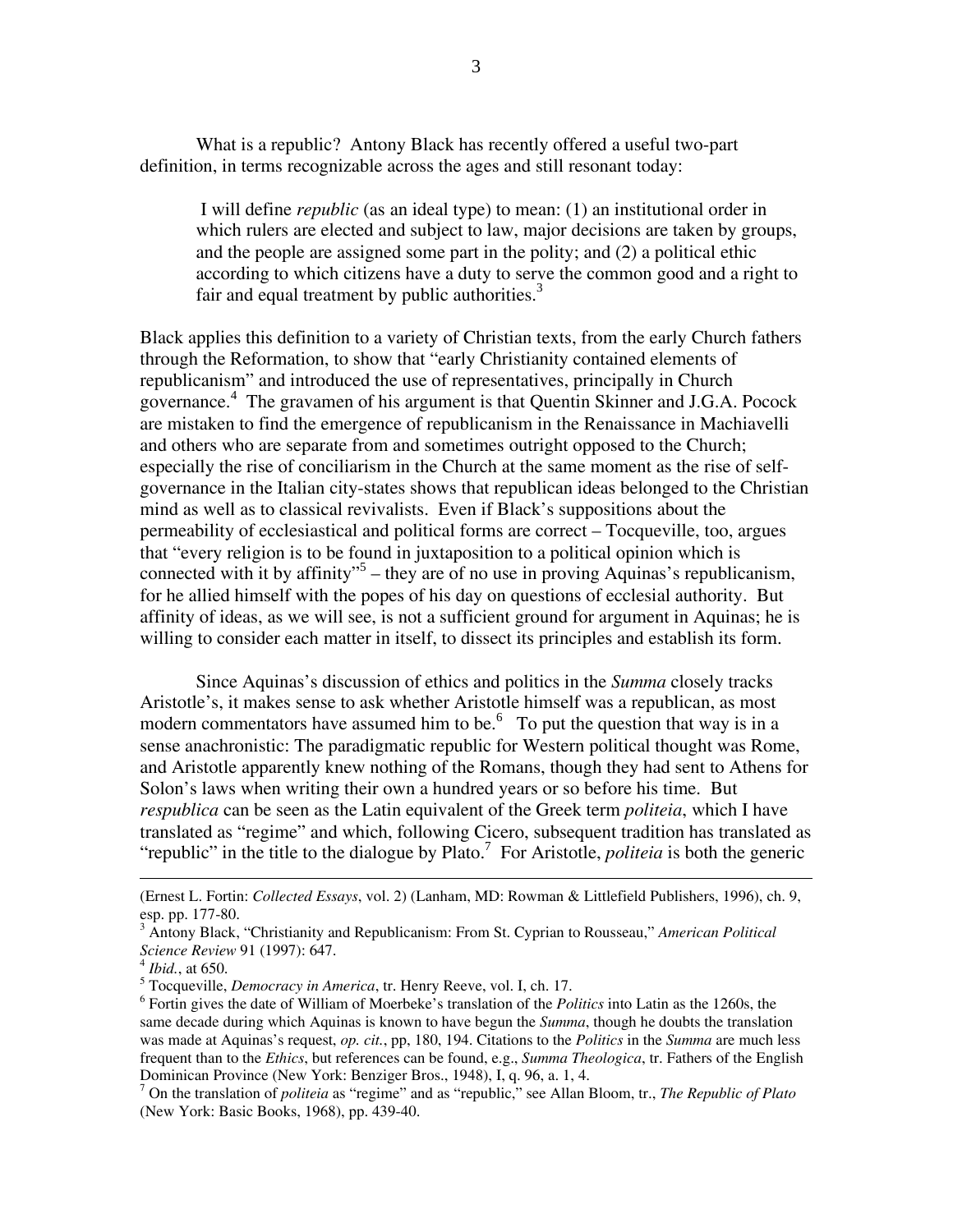term for regime or constitution or form of government, and the specific name of a single type of *politeia*, rule by many for the common good.<sup>8</sup> In fact, as a specific type of regime (let me translate the specific *politeia* as "polity"), Aristotle says it is best in most cases, as well as that a polity is a sort of mix of two faulty regimes (that is, regimes whose rulers seek their own rather than the common good), oligarchy and democracy, and that in a polity the middle class predominates.<sup>9</sup> Polity clearly fits the criteria for republic quoted above; indeed, the Ciceronian translation might be the best for the specific form The actual regime Aristotle discusses that best exemplifies polity is, ironically, Carthage, later the enemy, if in form somewhat the mirror, of Rome.<sup>10</sup>

Does Aristotle's praise of polity make him a republican? Not exactly. Political science, he argues, ought to account not only for what regime is best in most cases, but also for what is best simply or best in the best circumstances one could wish for.<sup>11</sup> Better than the polity, capable of a more refined form of virtue, is kingship or aristocracy; which of these is superior depends on the number of supremely virtuous men the city contains. In primitive times, it is likely that only one man of superior virtue will appear in any city; this king will be their founder, and deserving of the gratitude of later generations. Usually in more advanced ages, one might hope for a class of virtuous aristocrats, willing to rule in their own name. Though at first Aristotle seems to treat the difference between kingship and aristocracy as accidental, dependent as it is on the number of available men of virtue, his subsequent discussion of kingship centers on the question of whether the rule of the best man or of the best laws is preferable.<sup>12</sup> Characteristically, he is clearer in presenting the arguments on either side – that, on the one hand, a living man is needed to address the particularities of circumstance, even to apply the law, but on the other hand that law is reason free from passion – than in judging between them, at least in any general way. Insofar as aristocracy is, like polity, governed by law, Aristotle's republicanism seems generally secure, absent, that is, a supremely virtuous ruler.

The account of different regimes just summarized occurs principally in books three and four of the *Politics*. There is a slightly different account in book one. Within a few lines of the beginning of the book, Aristotle corrects those – some think he means Plato – who do not distinguish a small city and a large household and hence do not distinguish between the different kinds of rule appropriate to each: political, kingly, economic, despotic. $^{13}$  He then says people hold untrue views about the difference between the kingly and the political, though translators differ over whether he means to reject or sustain the distinction he draws: between when one governs personally, and when one governs according to the rules of such a science and takes turns ruling and being ruled. Later in book one despotic rule (the rule of a master over slaves) is contrasted to political and kingly rule: in the first (despotic) mode the soul rules the body,

<sup>8</sup> *Politics* III, 1279a39.

<sup>9</sup> *Ibid.* IV, 1293b22 ff.

<sup>10</sup> *Ibid.* II, 1272b24 ff.

<sup>11</sup> *Ibid.* IV, 1288b22 ff.

<sup>12</sup> *Ibid.* III, 1286a8 ff.

<sup>13</sup> *Ibid.* I, 1252a7 ff.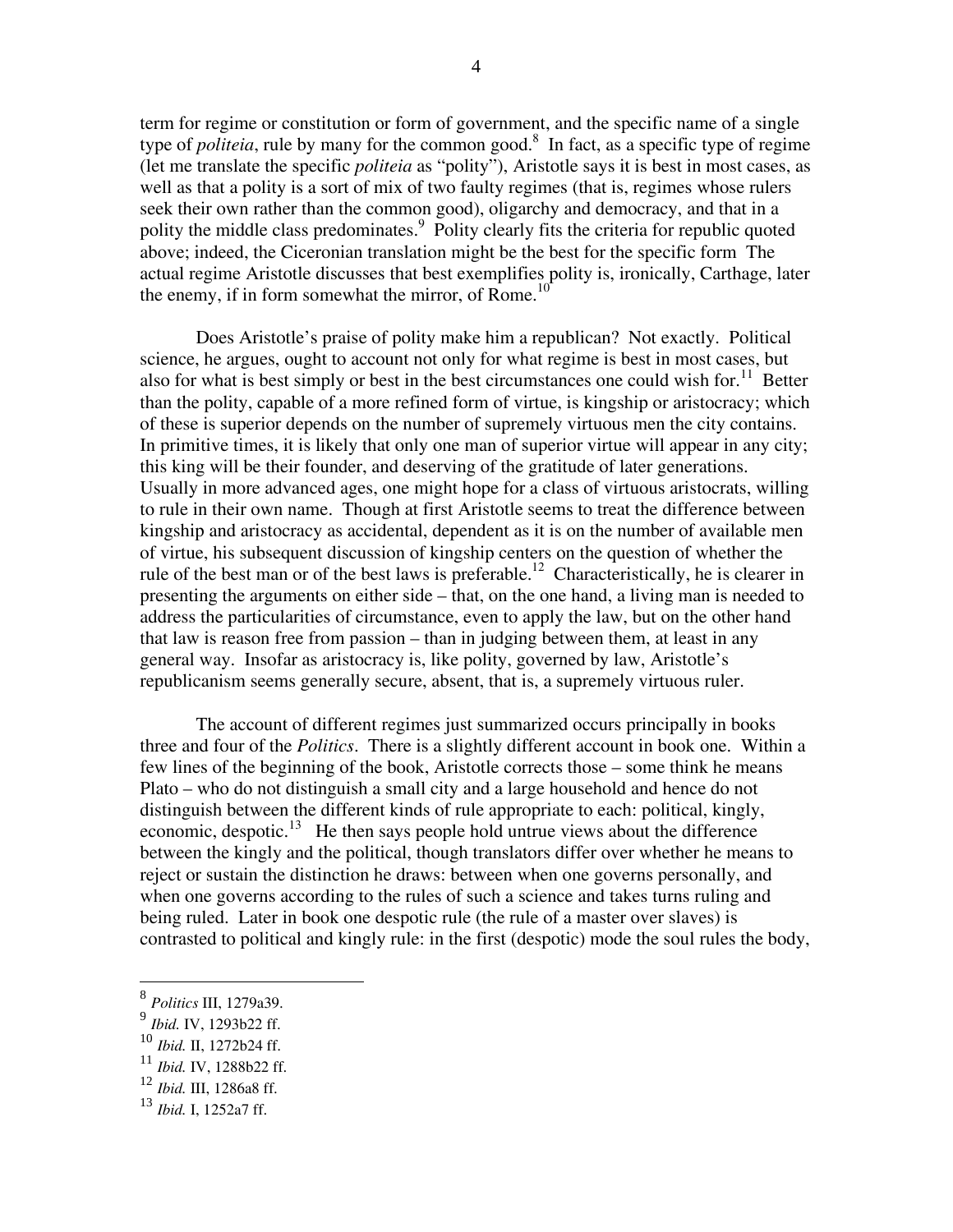in the second (political and kingly) intelligence rules the appetites.<sup>14</sup> Finally, political and kingly rule are distinguished; they correspond to the rule of husband over wife (it being noted that, in contrast to true political rule, spouses don't take turns) and the rule of fathers over children, respectively.<sup>15</sup> Although this is all a bit obscure, the contrast of the kingly with the political suggests the more modern distinction between the monarchical and the republican. Again, Aristotle pays a certain homage to the possibility of the kingship of the truly superior, <sup>16</sup> while anchoring the political or republican in taking turns.

#### AQUINAS AS REPUBLICAN I: THE SUMMA

There are, to my knowledge, three principal texts in the many works of Aquinas that speak to the question of regime: a passage in the Summa Theologica, the short work On Kingship to the King of Cyprus, and the Commentary on Aristotle's Politics. All three works are thought to be incomplete and in fact were expanded by his fellow Dominicans. The third not yet being available in English, I will confine my remarks below to the first two. $17$ 

The reader of the *Summa* can be excused for thinking that that text, insofar as it treats of politics, speaks the accents of monarchy. In the first part, addressing the question "of the mastership belonging to man in the state of innocence [i.e., before the Fall]," Aquinas describes what might be called – though Aquinas does not exactly say so - natural inequality: of sex, of age, of righteousness and knowledge in soul, of robustness, size, and beauty in body. Though slavery is not natural (here he differs from Aristotle), there would have been even in paradise the rule of some men over others, for man's being naturally social would have required "the presidency of one to look after the common good," hence a kind of mastership over a free subject, "by directing him either towards his own proper welfare, or to the common good"; besides, "if one man surpassed another in knowledge and virtue, this would not have been fitting unless these gifts conduced to the benefit of all."<sup>18</sup> Later, Aquinas includes piety, observance, dulia, and obedience among the special virtues that belong to justice, and these all seem foreign to democratic ears. Piety is defined as "worship due to parents" and "worship given to our country," both for having given us "birth and nourishment." Observance is that "whereby worship and honor are paid to persons in positions of dignity," such as "the governor of a state in civil matters, the commander of an army in matters of warfare, a professor in matters of learning," and the like; dulia, a part of observance, refers to the external signs of honor given to a person above us, since "honor denotes a witnessing to a person's excellence." Obedience is part of this hierarchy: "in virtue of the order of

 $14$  Ibid. I, 1254b5-10.

 $\frac{15 \text{ }\text{L}}{16}$  Ibid. I, 1259b1.

<sup>&</sup>lt;sup>16</sup> For a discussion of the importance of kingship in Aristotle, see Harvey C. Mansfield, Jr., Taming the Prince: The Ambivalence of Modern Executive Power (New York: Free Press, 1989), ch. 2-3.

<sup>&</sup>lt;sup>17</sup> But see the forthcoming *Commentary on Aristotle's Politics*, tr. Richard J. Regan (Indianapolis: Hackett Publishing Co., 2007).

 $^{18}$  Summa Theologica, I, q. 96, a. 3, 4. Notice in this last statement an anticipation, so to speak, of John Rawls's difference principle - cf. A Theory of Justice (Cambridge, MA: Harvard University Press, 1971) which suggests that already in Aquinas, departures from equality require justification.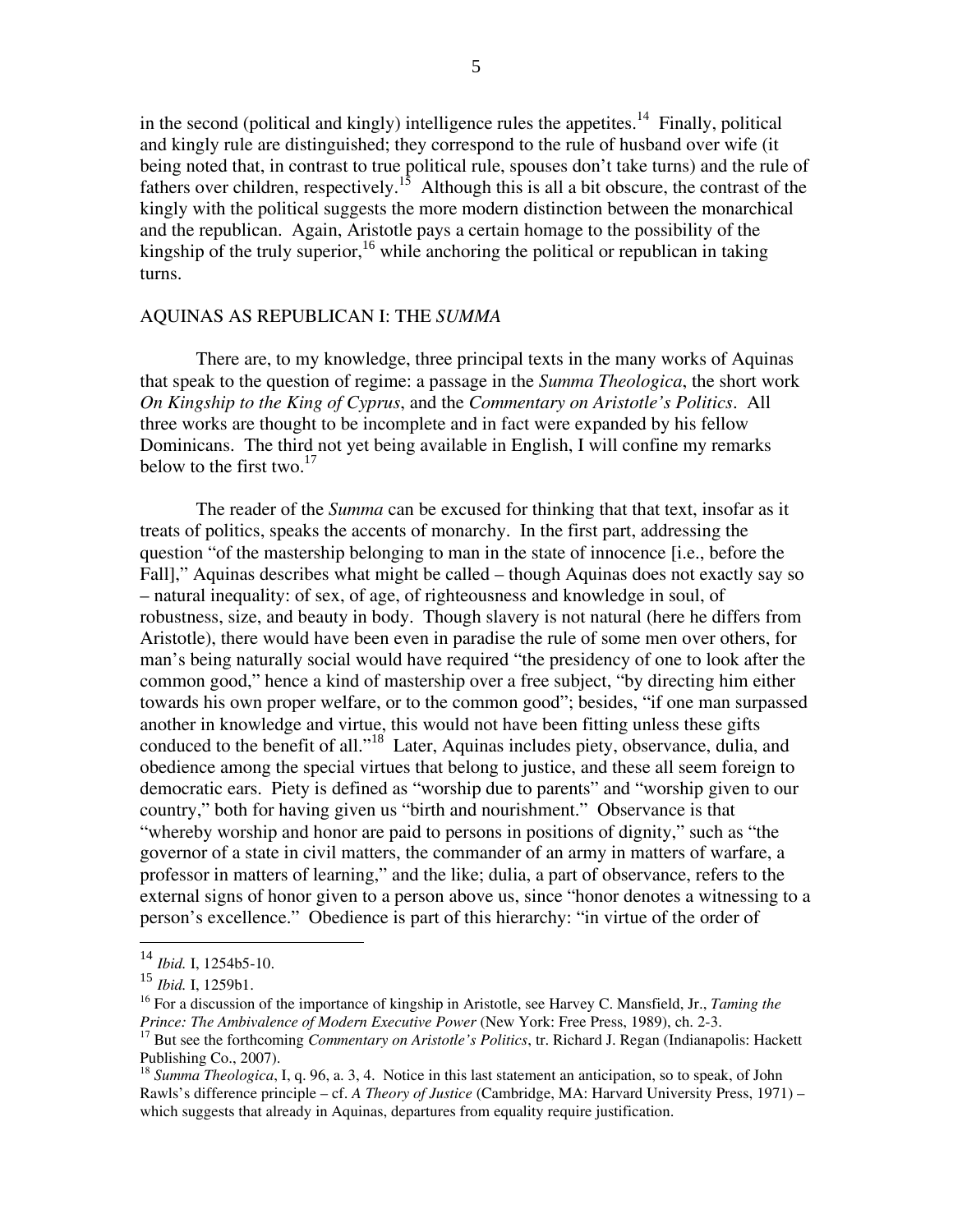natural and divine law, inferiors are bound to obey their superiors."<sup>19</sup> That all of this sounds strange to contemporary ears, so much so that some of the words are virtually unknown or assigned different meanings, only goes to prove how monarchical the concepts are – though we still speak of observing or obeying law, and we witness to those forms of excellence we honor, if not with "dulia," then with "celebrity" or "prestige."

If these passages condone and even honor inequality, and so seem monarchical or aristocratic rather than democratic or republican, it ought to be noted that Aquinas never endorses inequality or homage without immediately reiterating their limits. In the discussion of the state of innocence, as the quotations above make plain, Aquinas insists that inequality serve the common good or the benefit of all, not only the good of the advantaged. Obedience he limits in several ways, most famously by making clear in a well-known passage in the "Treatise on Law" that unjust laws "are acts of violence rather than laws" and do not bind in conscience, except in those circumstances where breaking even unjust human laws would cause scandal or disturbances.<sup>20</sup> That obedience due to persons as an aspect of observance is limited to the sphere of the superior's authority, and so is bound from both above and below. Not only is man absolved from any obedience to a superior who would countermand the command of God, but:

…since by nature all men are equal, [man] is not bound to obey another man in matters touching the nature of the body, for instance in those relating to the support of the body or the begetting of his children. Wherefore servants are not bound to obey their masters, nor children their parents, in the question of contracting marriage or of remaining in the state of virginity or the like. $21$ 

Aquinas does not speak here of natural rights, but the concept seems well-formed. As for observance, the drift of the whole passage is away from homage paid to conventional superiors and towards respect for genuine excellence. Aquinas does not dispense from the former in the absence of the latter, but he clearly means that superiors ought to earn their privileges through their virtues.

The one explicit treatment of the political regime in the *Summa* arises in a somewhat roundabout but unavoidable way. In the "Treatise on Law," considering divine law, and more precisely the Old Law, Aquinas raises the question of its good order; establishing first that the Ten Commandments are more or less coincident with the natural law and comprise morality, and next that the ceremonial precepts were reasonable in their time and place but without force after the coming of Christ, he then sets out to explain and defend the various "judicial precepts" of the Old Law, and first among these the "precepts concerning rulers." Here he defends the constitution of ancient Israel, from the promulgation of Mosaic law to the Babylonian captivity. He rejects the argument from analogy or affinity to God's kingship – the objection that "the best ordering of a state or of any nation is to be ruled by a king: because this kind of government

<sup>19</sup> *Summa*, II-II, q. 101, a. 1; q. 102, a. 2; q. 103, a. 1-2, q. 104, a.1.

<sup>&</sup>lt;sup>20</sup> *Summa*, I-II, q. 96, a.4. Unjust laws that violate one's duties to God are to be disobeyed without qualification.

<sup>21</sup> *Summa*, II-II, q. 104, a. 5.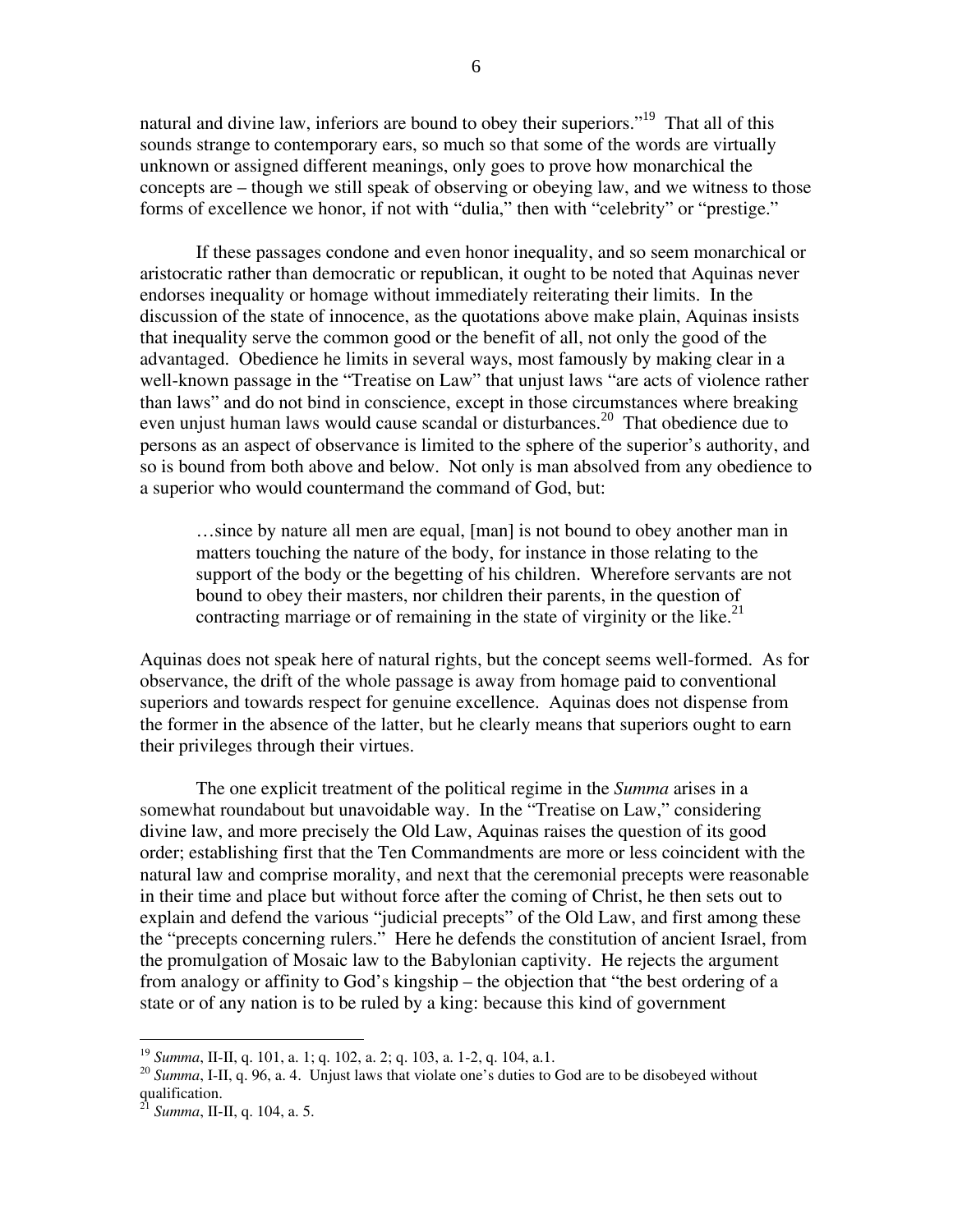approaches nearest in resemblance to the Divine government, whereby God rules the world from the beginning" – and instead cites Aristotle's *Politics* for two basic principles: first, that "all should take some share in the government,"<sup>22</sup> and second, that among constitutions, "the first place is held by kingdom... and aristocracy." He sums up his conclusion as follows:

Accordingly, the best form of government is in a state or kingdom, wherein one is given the power to preside over all; while under him are others having governing powers; and yet a government of this kind is shared by all, both because all are eligible to govern, and because the rules [rulers?] are chosen by all. For this is the best form of polity, being partly kingdom, since there is one at the head of all; partly aristocracy, in so far as a number of persons are set in authority; partly democracy, i.e., government by the people, in so far as the rulers can be chosen from the people, and the people have the right to choose their rulers.<sup>23</sup>

The best government, then, is a mixed regime, writes Aquinas, and he proceeds to show how the government of the ancient Israelites can be interpreted according to this model. Two elements are relatively easy to fit to the model: the seventy-two elders hold the place of the aristocracy, and the people are the source from whom the rulers are chosen. More difficult to explain are the character of the royal element and the role of the people in actually choosing their rulers. Concerning the first, Aquinas proceeds in several steps, moving from his initial answer through the replies to several objections. In the first place, the judges take the place of kings: "Moses and his successors governed the people in such a way that each of them was ruler over all; so that there was a kind of kingdom." In the second place, as becomes evident in the reply to the first objection, their election was unique: "The Lord did not leave the choice of a king [i.e., Joshua, etc.] to the people; but reserved this to Himself...." Moreover, commenting on the inclination of the Jews of the time to cruelty and avarice, "which vices above all turn men into tyrants," Aquinas explains, "from the very first the Lord did not set up the kingly authority with full power, but gave them judges and governors to rule them." Finally, of course, the people insist on a full king and the Lord relents, Aquinas quoting the passage from the Bible in which, speaking to Samuel, God reveals another interpretation of the kingly power in the original government: "They have not rejected thee, but Me, that I should not reign over them." $\frac{1}{2}$  In the subsequent replies to objections within the same article Aquinas notes more particularly the divine law regarding kings: that their election

<sup>&</sup>lt;sup>22</sup> *Summa*, I-II, q. 105, a. 1. The citation is to *Politics* II.6, Aristotle's critique of the Spartan constitution, which includes, however, this one sentence of praise: "...this office [of ephor] does, it is true, hold together the constitution – for the common people keep quiet because they have a share in the highest office of the state, so that owing to the lawgiver's foresight, or else to accident, the Ephorate is advantageous for the conduct of affairs; for if a constitution is to be preserved, all the sections of the state must wish it to exist and to continue on the same lines; so the kings are in this frame of mind owing to their honourable rank, the nobility owing to the office of the Elders, which is a prize of virtue, and the common people because of the Ephorate, which is appointed from the whole population...." (The translation is by H. Rackham in the Loeb edition [Cambridge, MA: Harvard University Press, 1972], pp. 141-43 [1270b18-27].)

<sup>&</sup>lt;sup>23</sup> Summa, I-II, q. 105, a. 1. The correction to the Dominican Fathers translation has been suggested by one scholar and seems supported by the Latin.

 $24$  I Samuel 8:7.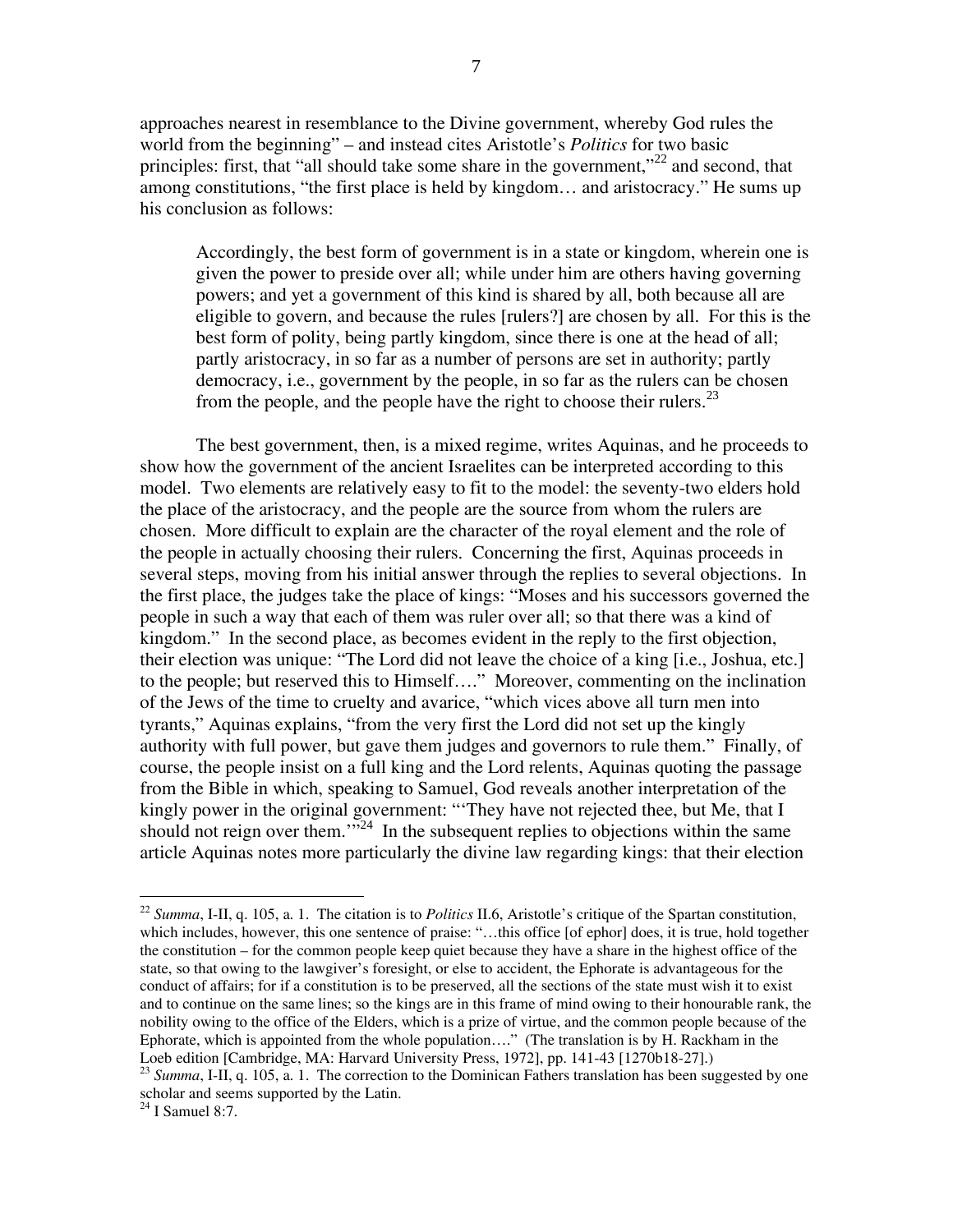was to wait for "the Lord's decision," that a king should be of their own nation, that kings were to be limited to moderate wealth and ordered to be just, "that they should continually read and ponder on God's Law, and should ever fear and obey God," and the like. As for the remainder of the eighth chapter of Samuel, in which the prophet foretells the harm a king would do, Aquinas makes clear that this describes usurpation and tyranny, though he does caution "that even a good king, without being a tyrant, may take away the sons, and make them tribunes and centurions, may take many things from his subjects in order to secure the common weal."

As an account of the best regime, then, this passage is more than a little troublesome. That even the theoretical sketch purportedly drawn from Aristotle is a modification of Aristotle's account of the mixed regime, which stressed the mix of rich and poor classes, was noted by James Blythe, author of an important book on mixed government in the middle ages,  $^{25}$  but he overlooks that Aquinas is drawing on the account of Sparta in *Politics* II, not the account of the mixed regime in *Politics* IV. More serious, I think, is the way in which the application of the model serves to interpret it, not least because the context of the whole discussion – the reason of the Old Law – is taken from the application, not the model in itself. Among the parts of the mixed regime, the kingly is clearly the most problematic: modified over time, constrained in various ways, at once reflective of God's kingship and the result of its rejection by the people, whose opinion even God seems resigned to take into account. Moreover, the introduction of the Greek ideal to explain the ancient Hebrew constitution, begs the question of what either means for Christians. In the *Summa*, after all, the discussion of the Old Law is followed by a discussion of the New, which contains no account of a new best regime and describes its subject as a "law of liberty," where external acts "have been left by the Lawgiver, i.e. Christ, to the discretion of each individual."<sup>26</sup>

Now man is placed between the things of this world, and spiritual goods wherein eternal happiness consists: so the more he cleaves to the one, the more he withdraws from the other, and conversely.... Nevertheless, for man to gain the end aforesaid, he does not need to renounce the things of the world altogether: since he can, while using the things of this world, attain to eternal happiness, provided he does not place his end in them: but he will attain more speedily thereto by giving up the goods of this world entirely....<sup>27</sup>

The reader of this passage will not be surprised that the Second Part of the Summa – more precisely, the Second Part of the Second Part – concludes with an account of the religious life, nor that that account will include discussion of "different states in the Church," or in other words, the Church's order of rulers or constitution. There is no parallel account of the constitution, or the best constitution, of a State.

<sup>&</sup>lt;sup>25</sup> James M. Blythe, "The Mixed Constitution and the Distinction Between Regal and Political Power in the Work of Thomas Aguinas," Journal of the History of Ideas 47 (1986): 547-65.

<sup>&</sup>lt;sup>26</sup> Summa, I-II, q. 108, a. 1.

<sup>&</sup>lt;sup>27</sup> Summa, I-II, q. 108, a. 4.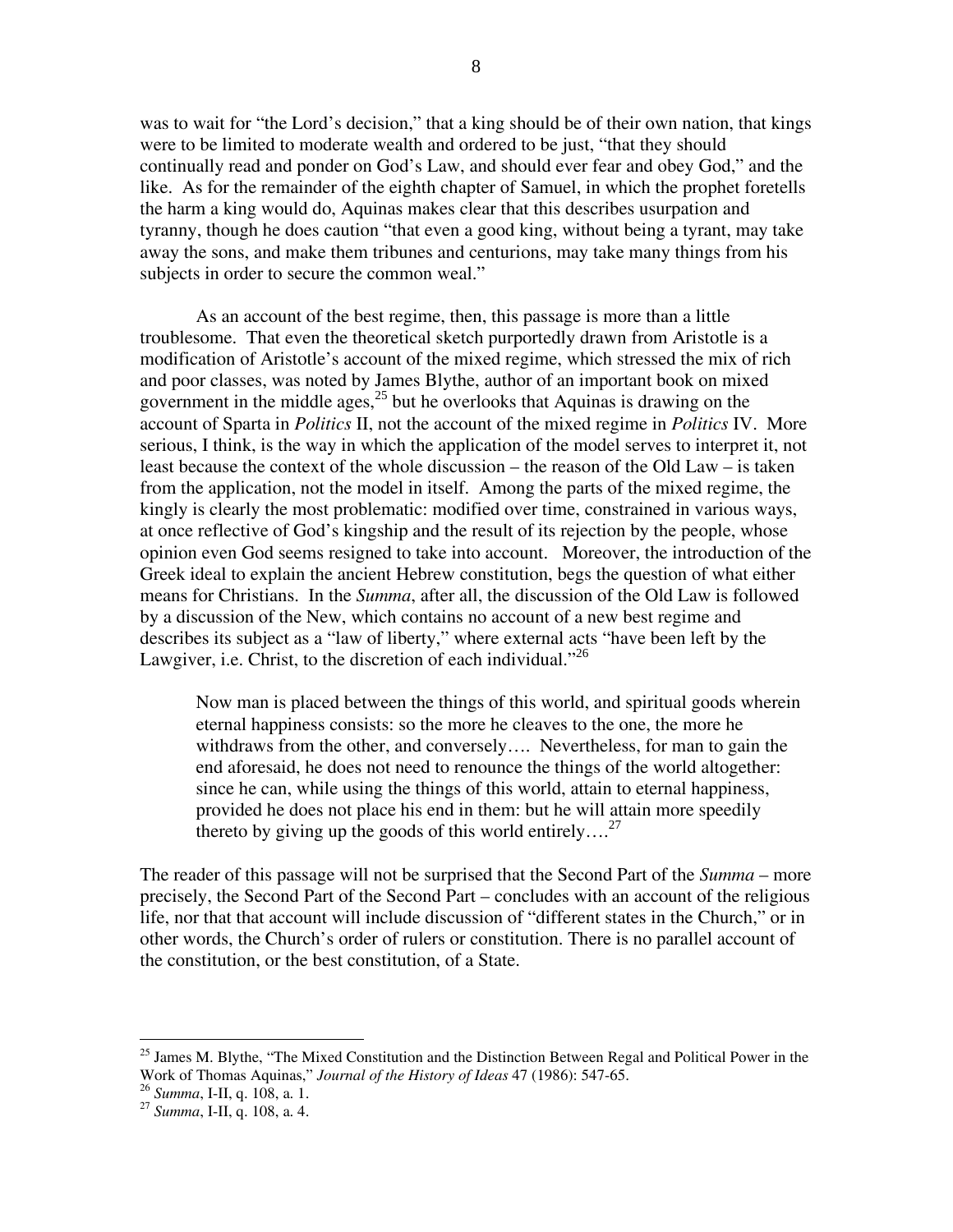In what sense, if any, then, can Thomas Aquinas in the *Summa* be said to be republican? To be a republican in an age of monarchy is to be a revolutionary, and of course Aquinas was no such thing, at least at the level of practice. He states boldly his condemnation of tyranny, like a republican, but he also distinguishes the true king from the tyrant – though by the republican principle of devotion to the common good. By insisting that the best regime include a role for the people – albeit on the ground of necessity, lest they ruin it by disloyalty, rather than because they have something positive to contribute<sup>28</sup> – Aquinas moves beyond the constitutional monarchy characteristic of feudal Europe in the direction of the ancient city, indeed in the direction of the Greeks rather than the Hebrews. As everyone who reads Aquinas notices, his whole treatment of morality in the *Summa* is suffused with the spirit of law – his account of natural law and its relation to divine and human law is today usually seen as his distinctive contribution to Western political thought – and insofar as government by law is republican, as later Rousseau and Kant will say and as Aristotle, in his discussion of kingship, implied, Aquinas seems to encourage republicanism. But Aquinas's emphasis on law is only the other side of his emphasis on human action, on the whole range of virtues that inform action, and on conscience as its witness and its judge. His account of these things at once points back to classical accounts of man and, in the discussion of conscience and of the centrality of charity, points beyond them. In the *Summa* at least he cannot be said to work out the full implications of his psychology and morality for political science, but he might be said to have planted the seeds of republicanism, or of a new kind of politics republican enough to insist on virtue and to aspire to common good.

#### AQUINAS AS REPUBLICAN II: *ON KINGSHIP*

If the *Summa Theologica* seems an unlikely place to look for political republicanism, the little treatise entitled *On Kingship* might seem even more so. The literary character of the work and its spirit seem far from the *Summa*: gone is the formalism of objections, authorities, answers, and replies, and instead the author writes as if to the audience of a single reader, implied by the title to be the actual king of Cyprus, though he goes unnamed. *On Kingship* has two books, described by its modern editor as discussing the theory and practice of kingship, respectively. This is a useful interpretation, though it does not explain why Aquinas saves the discussion of the papacy and the Church in relation to kings until book two. Aquinas himself, in the chapter that concludes the first book, says it has been about "what a king is, that it is good for the multitude to have a king, and also that it is expedient for a ruler to conduct himself towards the multitude of his subjects as a king, not a tyrant." Book two, by contrast, is about "what the kingly office is, and what qualities the king should have."<sup>29</sup> Yet even this is perplexing, for book two begins with the most purely theoretical account of kingship in the work: the king "is to be in the kingdom what the soul is in the body, and

<sup>&</sup>lt;sup>28</sup> See Blythe, *op. cit.*, p. 558: "Aristotle never takes up Aristotle's views on the collective wisdom of the whole multitude, and there is no reason to think he shares them." Leaving aside the question of whether Aristotle himself shares this argument he collects – he pairs it, after all, with the argument that the one expert knows best (*Politics* 12xxx) – one might speculate that Aquinas is unwilling to promote the case for collective wisdom lest it undermine the authority of doctrine in the Church.

<sup>&</sup>lt;sup>29</sup> *On Kingship to the King of Cyprus*, tr. Gerald B. Phelan, rev. with intro. by I. Th. Eschmann, O.P. (Toronto: Pontifical Institute of Mediaeval Studies, 1949), bk. I, ch. 12, p. 52; bk. II, ch. 1, p. 53.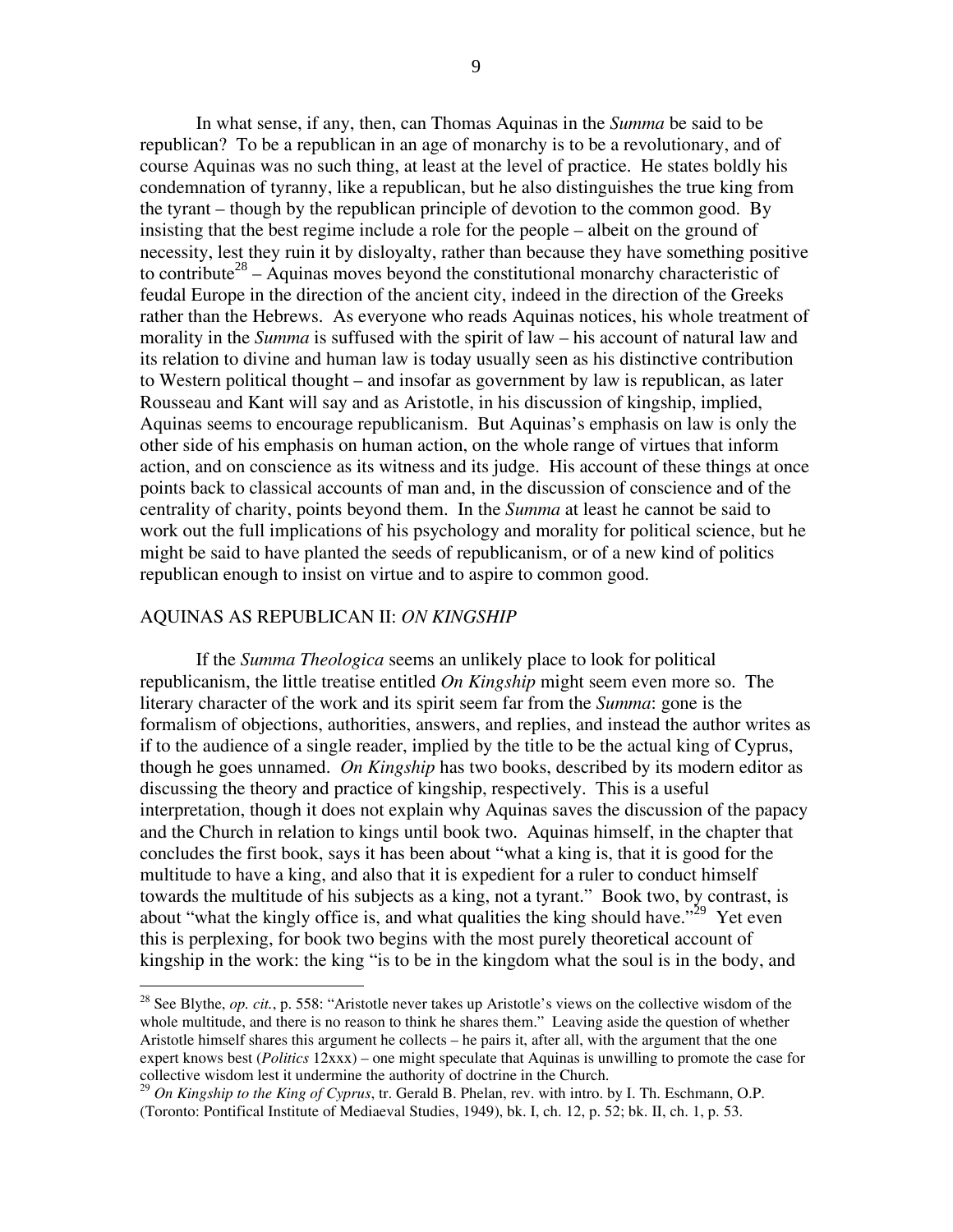what God is in the world," and this because "reason is to man what God is to the world." In other words.

Since... man is by nature a social animal living in a multitude..., the analogy with the divine government is found in him not only in this way that one man governs himself by reason, but also in that the multitude of men is governed by the reason of one man.  $30$ 

Actually, the analogy ought perhaps to be seen as practical rather than theoretical, reminding the king of the magnitude of his office or duty – to show "zeal for justice," and to acquire "the gentleness of clemency and mildness" – for theoretically it shows the problem of kingship: A king purports to think for other men who can very well think for themselves.

A full commentary on even so short a book  $-20$  chapters, only a couple pages each – is beyond the scope of this paper, but a few additional general observations are in order. First, if the *Summa* turns toward the Church and religious life in its account of human perfection, the focus here is on the worldly king. The frank and clear discussion of the relation of Church and State, or more precisely of pope and king, puts the political in its place. If man's end were to be found in this life, political life would be selfsufficient, for Aquinas agrees with Aristotle that "society must have the same end as the individual man" and that "virtuous life is the end for which men gather together." But since there is a higher end for man, "final beatitude which is looked for after death in the enjoyment of God," then "it is not the ultimate end of the assembled multitude to live virtuously, but through virtuous living to attain to the possession of God." This no human politics can achieve: "because a man does not attain his end, which is the possession of God, by human power but by divine..., the task of leading him to that last end does not pertain to human but to divine government." Nor is this latter abstract and invisible:

In order that spiritual things might be distinguished from earthly things, the ministry of this kingdom has been entrusted not to earthly kings but to priests, and most of all to the chief priest, the successor of St. Peter, the Vicar of Christ, the Roman Pontiff. To him all the kings of the Christian People are to be subject as to our Lord Jesus Christ Himself. For those to whom pertains the care of intermediate ends should be subject to him to whom pertains the care of the ultimate end, and be directed by his rule.<sup>31</sup>

Still, if the king is subject to the clergy on spiritual matters and if his own promotion of the good life on earth should keep one eye on heaven – "that is to say, he should command those things which lead to the happiness of Heaven and, as far as possible, forbid the contrary" – he nevertheless has his own goods to ordain, particularly "whatever" particular goods are procured by man's agency – whether wealth, profits, health, eloquence, or learning – " and his own ends to seek: the unity of peace, virtuous action on

<sup>&</sup>lt;sup>30</sup> *Ibid.*, bk. II, ch. 1, p. 54.

 $31$  *Ibid.*, bk. II, ch. 3, pp. 60-62.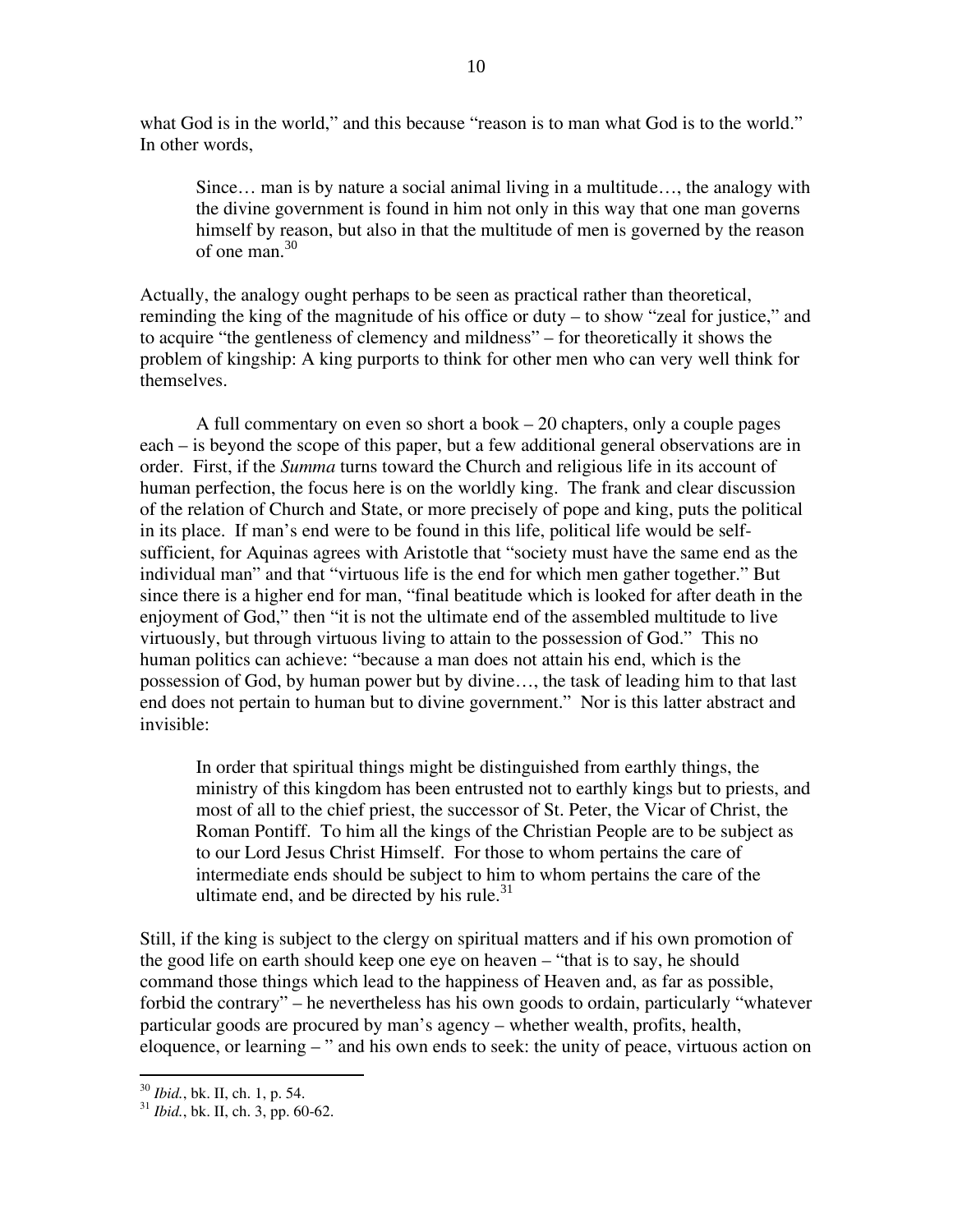the part of the people, and "a sufficient supply of the things required for proper living." $32$ The concluding chapters of the book examine this last category, drawing on the later books of Aristotle's *Politics* and explicitly invoking his authority. Indeed, *On Kingship* is thought incomplete precisely because it concludes with chapters on the procurement of food, the limitation of trade, and the selection of a beautiful site:

It is …harmful to a city to superabound in delightful things, whether it be on account of its situation or from whatever other cause. However, in human intercourse it is best to have a moderate amount of pleasure as a spice of life, so to speak, wherein man's mind may find some recreation.<sup>33</sup>

Not considered by the commentators is that a little book meant to teach moderation to kings that they not become tyrants could have no more fitting end. Nor does a concern for the otherworldly dominate the first book of *On Kingship*: At one point, Aquinas writes matter-of-factly that "it is too great a virtue for the common man to love his enemies and to do good to his persecutors." Though this is not inconsistent with his treatment of the New Law in the *Summa*, where counsels of perfection are distinguished from moral commands, it is nevertheless striking evidence of Aquinas's Aristotelian mood here; if not presuming to correct the Sermon on the Mount, he nevertheless cautions those who think political life can be conducted solely on its terms.<sup>34</sup>

The distinction between king and tyrant is the chief topic of book one. The context seems entirely Aristotelian, at least at first. The six regimes paradigmatic in *Politics* III are presented, distinguished according to number (one, few, or many) and end (for the common good or the ruler's advantage). Aquinas concentrates on kingship and tyranny, indeed already by chapter three denouncing tyranny as the worst regime. The second half of book one is concerned with preventing the king from becoming a tyrant. Aquinas does not specify precisely how this is to be done: the right man must be chosen in the first place, and scholars speculate that his assertion that "the government of the kingdom must be so arranged that the opportunity to tyrannize is removed" refers to establishment of a mixed regime on the model of the *Summa*. <sup>35</sup> Should a king become a tyrant, Aquinas rejects tyrannicide  $-$  it is against apostolic teaching, he says, though he notes that many men promote it –but recourse can be had to higher power: an elected king can be deposed by those who elected him, a higher authority such as an emperor might step in, or God himself might be called upon, presumably in prayer. Most of the chapters concern the incentives that can be presented to the king considering tyranny. On the one hand, a good king not only wins earthly glory, or at least avoids infamy for greed, cruelty, and lust, but also, since "all earthly things are beneath the human mind," he will be rewarded by God with eternal happiness, even in "an elevated and outstanding degree," since "greater virtue is required to rule a household than to rule one's self, and much greater to rule a kingdom and a city."<sup>36</sup> On the other hand, the tyrant can be

<sup>32</sup> *Ibid.*, bk. II, ch. 4, pp. 63-65.

<sup>33</sup> *Ibid.*, bk. II, ch. 8, p. 80.

<sup>34</sup> *Ibid.*, bk. I, ch. 10, p. 45. Cf. *Summa*, II-II, q. 184, esp. a. 3.

<sup>35</sup> *On Kingship*, bk. I, ch. 6, p. 24 and note 3.

<sup>36</sup> *Ibid.*, bk I, ch. 7-9, esp. pp, 36-37, 39.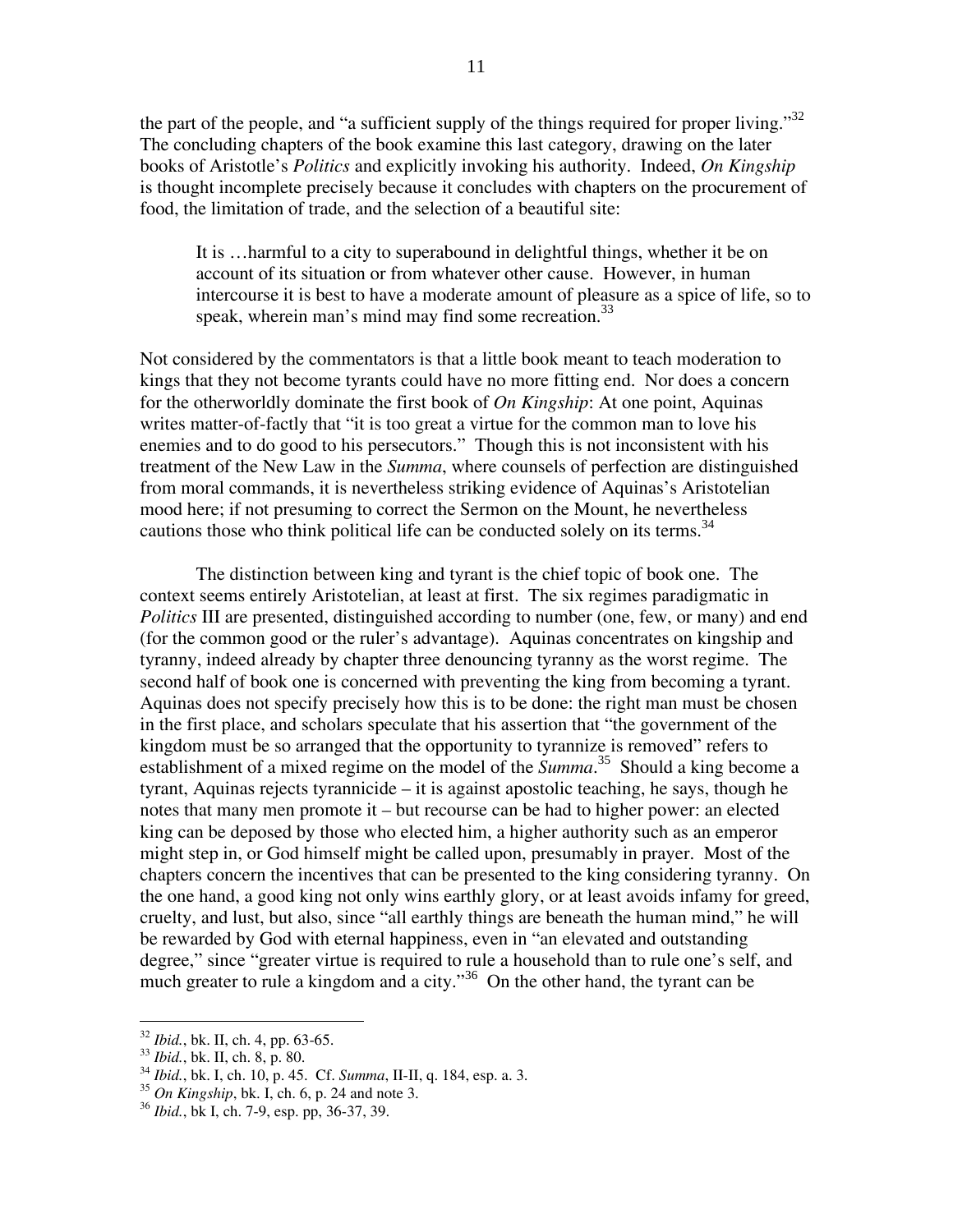assured of misery here and now  $-$  he will lose friendship, stability, and maybe even his life – and he can be certain of eternal damnation.

If tyranny is the worst regime, is kingship the best? From the account of the six regimes in chapter one, which tracks Aristotle almost exactly, it might seem that the competitor to kingship would be aristocracy, which was defined as rule by a few men of virtue for the common good, while kingship is rule by only one, but in chapter two, Aquinas poses the question as rule by one or by many – making polity apparently the competitor. Defining the unity of peace as the chief concern of the ruler insures the priority of kingship, as more apt to unity, though a reiteration of the same argument through an analogy to men pulling a boat and so needing unity of direction quietly suggests that ruling might sometimes require more strength than a single man can supply. The third argument, from nature, is also qualified: the body is moved by one heart, the soul by one reason, but the proposition that artificial things ought to imitate natural things is introduced with an "if." That kingship can degenerate into tyranny quickly becomes an argument against it, at least in the minds of most men, leading Aquinas to introduce a new distinction between tyranny, where the tyrant "obstructs one or the other individual interest of his subjects," and "an excess of tyranny [where] the tyrant rages against the whole community." $37$  Now comparing kingship to aristocracy, which he renames "polyarchy" and finds prone to dissension and itself to degeneracy into tyranny, he seems to suggest that, if "excess of tyranny" is admittedly the worst regime, ordinary tyranny can be accommodated and corrected, perhaps by the sorts of appeals mentioned above.

In the course of making the case for kingship, Aquinas speaks of the Roman republic and cites Sallust's testimony as to the growth and strength of Rome after the kingdom was changed into aristocracy. He explains this development as follows:

men living under a king strive more sluggishly for the common good, inasmuch as they consider that what they devote to the common good, they do not confer upon themselves but upon another, under whose power they see the common goods to be. But when they see that the common good is not under the power of one man, they do not attend to it as if it belonged to another, but each one attends to it as if it were his own.  $38$ 

It is hard to imagine a stronger argument in favor of republicanism, and while a paragraph or two later Aquinas proceeds to discuss the later dissensions among the Romans that grew into civil wars, the point has been made – and underlined, ironically, by its omission in the summary at the end of the chapter. To be sure, there is nothing to suggest that Aquinas sees military power or economic opulence as the measure of political success; on the contrary, as indicated by the passage on the final page quoted above, he seems eager to settle for a middle course, though at the outset of the treatise he quietly goes beyond Aristotle in the account of the growth of political forms from household, to village (neighborhood), to city, on to province, "because of the need of

<sup>37</sup> *Ibid.*, bk. I, ch. 5, p. 21.

<sup>38</sup> *Ibid.*, bk. I, ch. 4, p. 19.